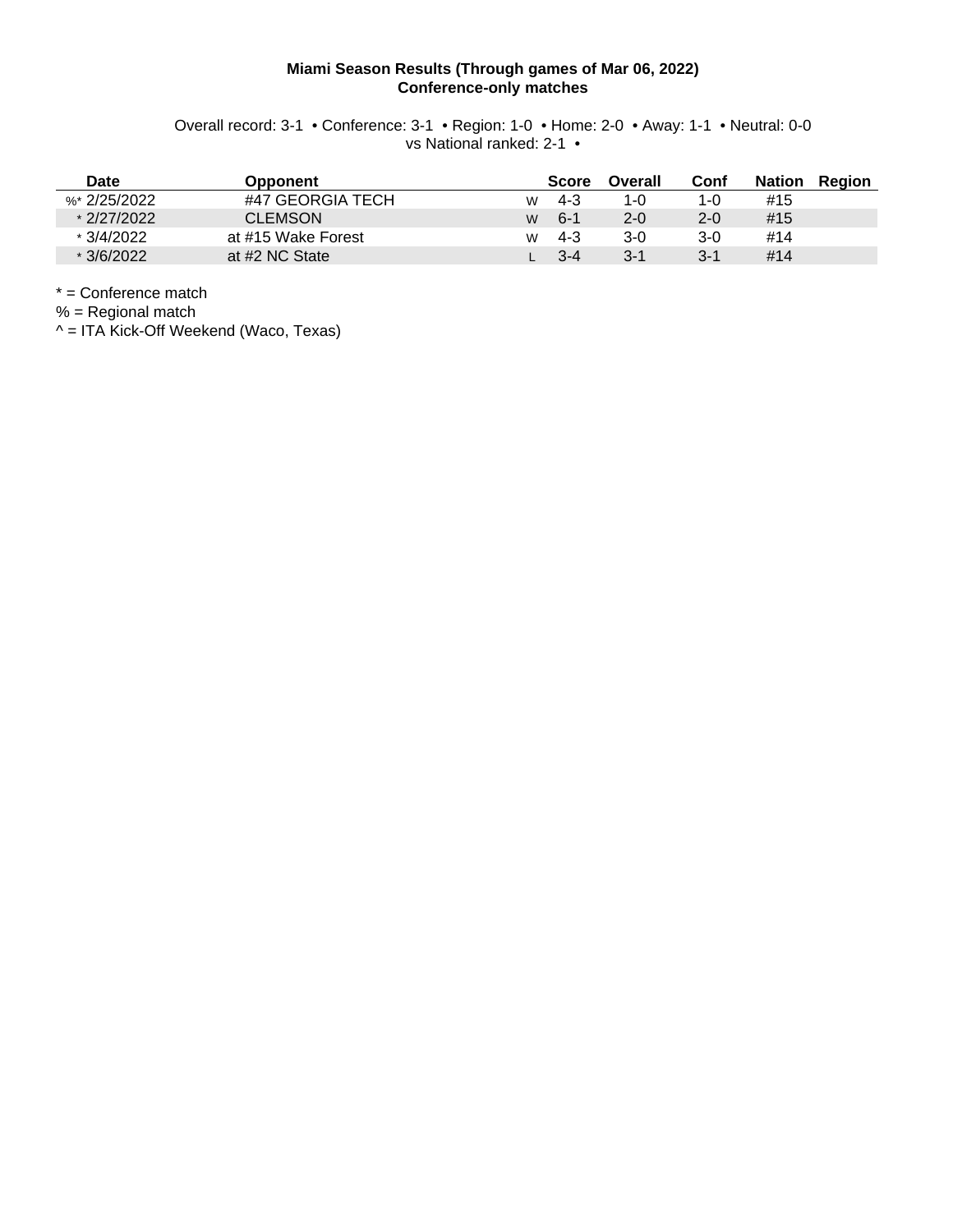#### **Miami Season Statistics (Through games of Mar 06, 2022) Conference-only matches**

#### Overall record: 3-1 • Conference: 3-1 • Region: 1-0 • Home: 2-0 • Away: 1-1 • Neutral: 0-0 vs National ranked: 2-1 •

|                            |         |          |         |         |         |         |         |         |         |          | <b>VS</b> | ranked      |                | Last    |
|----------------------------|---------|----------|---------|---------|---------|---------|---------|---------|---------|----------|-----------|-------------|----------------|---------|
| <b>SINGLES</b>             | Overall | Dual     | Tour    | Conf    |         | 2       | 3       | 4       | 5       | 6        |           | Nat'l Reg'l | Strk           | 10      |
| Daevenia Achong            | 4-0     | $4 - 0$  | $0-0$   | $4 - 0$ | $---$   | $4 - 0$ | $- - -$ |         |         | $- - -$  | 2-0       | $0 - 0$     | W4             | $4 - 0$ |
| <b>Audrey Boch-Collins</b> | $1 - 2$ | $1 - 2$  | $0 - 0$ | $1 - 2$ | $---$   |         |         | $1 - 2$ | $---$   | $---$    | $0 - 0$   | $0 - 0$     | L1             | $1 - 2$ |
| Diana Khodan               | $3-0$   | $3-0$    | $0 - 0$ | $3-0$   | $- - -$ |         |         |         | $1 - 0$ | $2 - 0$  | 0-0       | $0 - 0$     | W <sub>3</sub> | $3-0$   |
| Tatyana Nikolenko          | $0 - 2$ | $0 - 2$  | $0 - 0$ | $0 - 2$ | ---     |         |         |         | ---     | $0 - 2$  | $0 - 0$   | $0 - 0$     | L <sub>2</sub> | $0 - 2$ |
| Isabella Pfennig           | $3 - 1$ | $3 - 1$  | $0 - 0$ | $3 - 1$ | $--$    |         | $3 - 1$ |         |         | $--$     | $2 - 0$   | $0 - 0$     | W <sub>2</sub> | $3 - 1$ |
| Eden Richardson            | $2 - 2$ | $2 - 2$  | $0 - 0$ | $2 - 2$ | $2 - 2$ | $---$   |         |         |         | $- - -$  | $2 - 2$   | $0 - 0$     | L1             | $2 - 2$ |
| Maya Tahan                 | $2 - 2$ | $2 - 2$  | $0 - 0$ | $2 - 2$ | $--$    | $--$    | $--$    | 0-1     | $2 - 1$ | $\cdots$ | 0-1       | $0-0$       | L2             | $2 - 2$ |
| <b>Totals</b>              | $15-9$  | $15 - 9$ | $0 - 0$ | $15-9$  | $2 - 2$ | $4-0$   | $3-1$   | $1 - 3$ | $3 - 1$ | $2 - 2$  | $6 - 3$   | $0 - 0$     |                |         |
| Percentage                 | .625    | .625     | .000    | .625    | .500    | .000    | 750     | .250    | .750    | .500     | .667      | .000        |                |         |

|                                      |         |         |       |         |                      |      |         | <b>VS</b> | ranked      |             | Last    |
|--------------------------------------|---------|---------|-------|---------|----------------------|------|---------|-----------|-------------|-------------|---------|
| <b>DOUBLES TEAMS</b>                 | Overall | Dual    | Tour  | Conf    |                      |      |         |           | Nat'l Reg'l | <b>Strk</b> | 10      |
| Daevenia Achong/Eden Richardson      | $2 - 2$ | $2 - 2$ | 0-0   | $2 - 2$ | 2-2                  | ---  | $--$    | 1-2       | 0-0         |             | $2 - 2$ |
| Diana Khodan/Maya Tahan              | $1 - 3$ | $1 - 3$ | $0-0$ | $1 - 3$ | $---$                | 1-3  | $---$   | $0 - 2$   | $0 - 0$     |             | $1 - 3$ |
| Audrey Boch-Collins/Isabella Pfennig | $2 - 1$ | $2 - 1$ | 0-0   | $2 - 1$ | $\sim$ $\sim$ $\sim$ | ---  | 2-1     | $0 - 0$   | 0-0         |             | $2 - 1$ |
| Totals                               | $5 - 6$ | $5-6$   | 0-0   | 5-6     | 2-2                  | 1-3  | $2 - 1$ | $1 - 4$   | $0 - 0$     |             |         |
| Percentage                           | .455    | .455    | .000  | .455    | 500                  | .250 | .667    | .200      | .000        |             |         |

| Date             | Opponent           |   | <b>Score</b> | Overall | Conf | Nat'l | Rea' |
|------------------|--------------------|---|--------------|---------|------|-------|------|
| $\%$ * 2/25/2022 | #47 GEORGIA TECH   | W | 4-3          | 1-0     | 1-0  | #15   |      |
| * 2/27/2022      | CI FMSON           | w | $6 - 1$      | $2 - 0$ | 2-0  | #15   |      |
| $*3/4/2022$      | at #15 Wake Forest | W | $4 - 3$      | 3-0     | 3-0  | #14   |      |
| $*3/6/2022$      | at #2 NC State     |   | $3 - 4$      | $3 - 1$ | 3-1  | #14   |      |

\* = Conference match

% = Regional match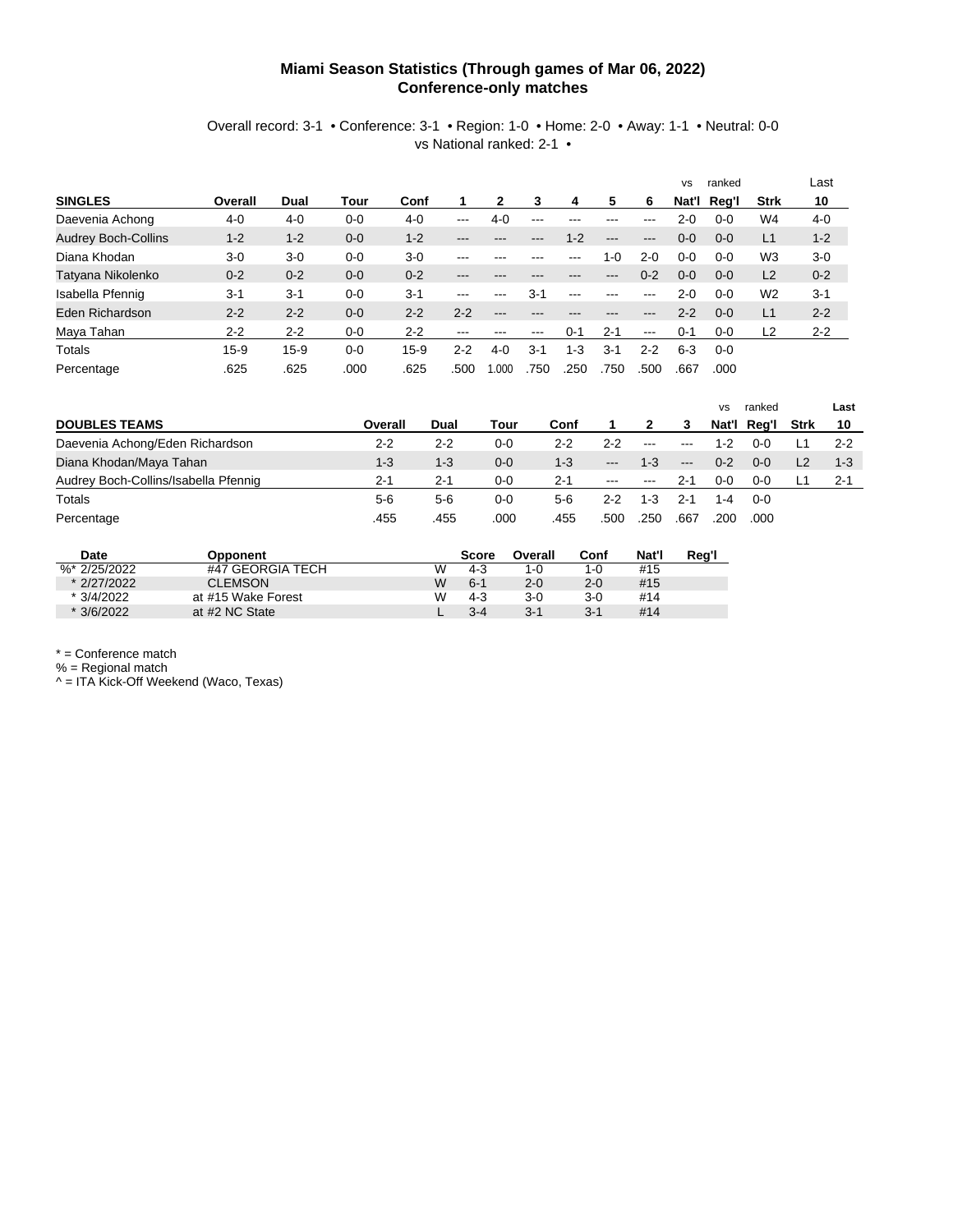### **Miami Season Statistics (Through games of Mar 06, 2022) Conference-only matches**

|                            |         |         |         |         |         |              |         | <b>VS</b> | ranked  |
|----------------------------|---------|---------|---------|---------|---------|--------------|---------|-----------|---------|
| <b>DOUBLES</b>             | Overall | Dual    | Tour    | Conf    | 1       | $\mathbf{2}$ | 3       | Nat'l     | Reg'l   |
| Daevenia Achong            | 2-2     | $2 - 2$ | 0-0     | $2 - 2$ | $2 - 2$ | ---          | ---     | $1 - 2$   | $0-0$   |
| <b>Audrey Boch-Collins</b> | $2 - 1$ | $2 - 1$ | $0 - 0$ | $2 - 1$ | $---$   | $---$        | $2 - 1$ | $0 - 0$   | $0-0$   |
| Diana Khodan               | $1 - 3$ | 1-3     | $0 - 0$ | $1 - 3$ | $---$   | $1 - 3$      | $---$   | $0 - 2$   | $0-0$   |
| Isabella Pfennig           | 2-1     | $2 - 1$ | $0 - 0$ | $2 - 1$ | ---     | $---$        | $2 - 1$ | $0 - 0$   | $0-0$   |
| Eden Richardson            | $2 - 2$ | $2 - 2$ | $0 - 0$ | $2 - 2$ | $2 - 2$ | ---          | ---     | 1-2       | $0 - 0$ |
| Maya Tahan                 | 1-3     | $1 - 3$ | $0-0$   | $1 - 3$ | $---$   | $1 - 3$      | $---$   | $0 - 2$   | $0-0$   |
|                            | $5-6$   | $5-6$   | $0-0$   | $5-6$   | $2 - 2$ | $1 - 3$      | $2 - 1$ | 1-4       | $0-0$   |
| Percentage                 | .455    | .455    | .000    | .455    | .500    | .250         | .667    | .200      | .000    |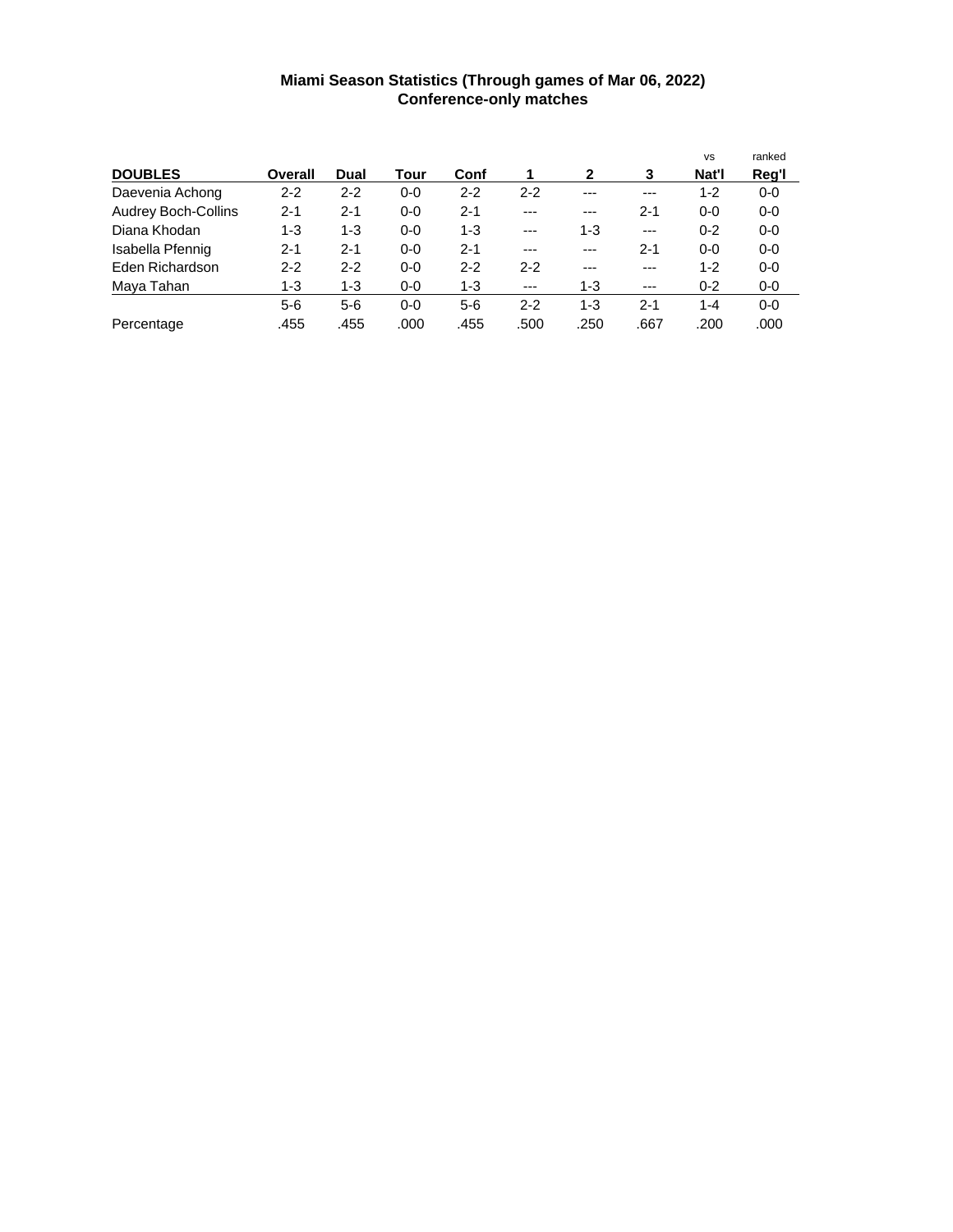|                  |                    |   | <b>Singles</b> |   |   |   |   |    | <b>Doubles</b> |   |   |   |  |
|------------------|--------------------|---|----------------|---|---|---|---|----|----------------|---|---|---|--|
| <b>Date</b>      | Opponent           |   | <b>Score</b>   |   |   |   | 4 | 5. | - 6            |   |   |   |  |
| $\%$ * 2/25/2022 | #47 GEORGIA TECH   | W | $4 - 3$        |   | W | W |   | W  | W              |   |   | W |  |
| $*2/27/2022$     | <b>CLEMSON</b>     | W | $6 - 1$        | W | W |   | W | W  | <b>W</b>       | W | W | u |  |
| * 3/4/2022       | at #15 Wake Forest | W | $4 - 3$        | W | W | W |   |    |                | W |   | W |  |
| $*3/6/2022$      | at #2 NC State     |   | $3 - 4$        |   | W | W |   | W  |                |   |   |   |  |

\* = Conference match

% = Regional match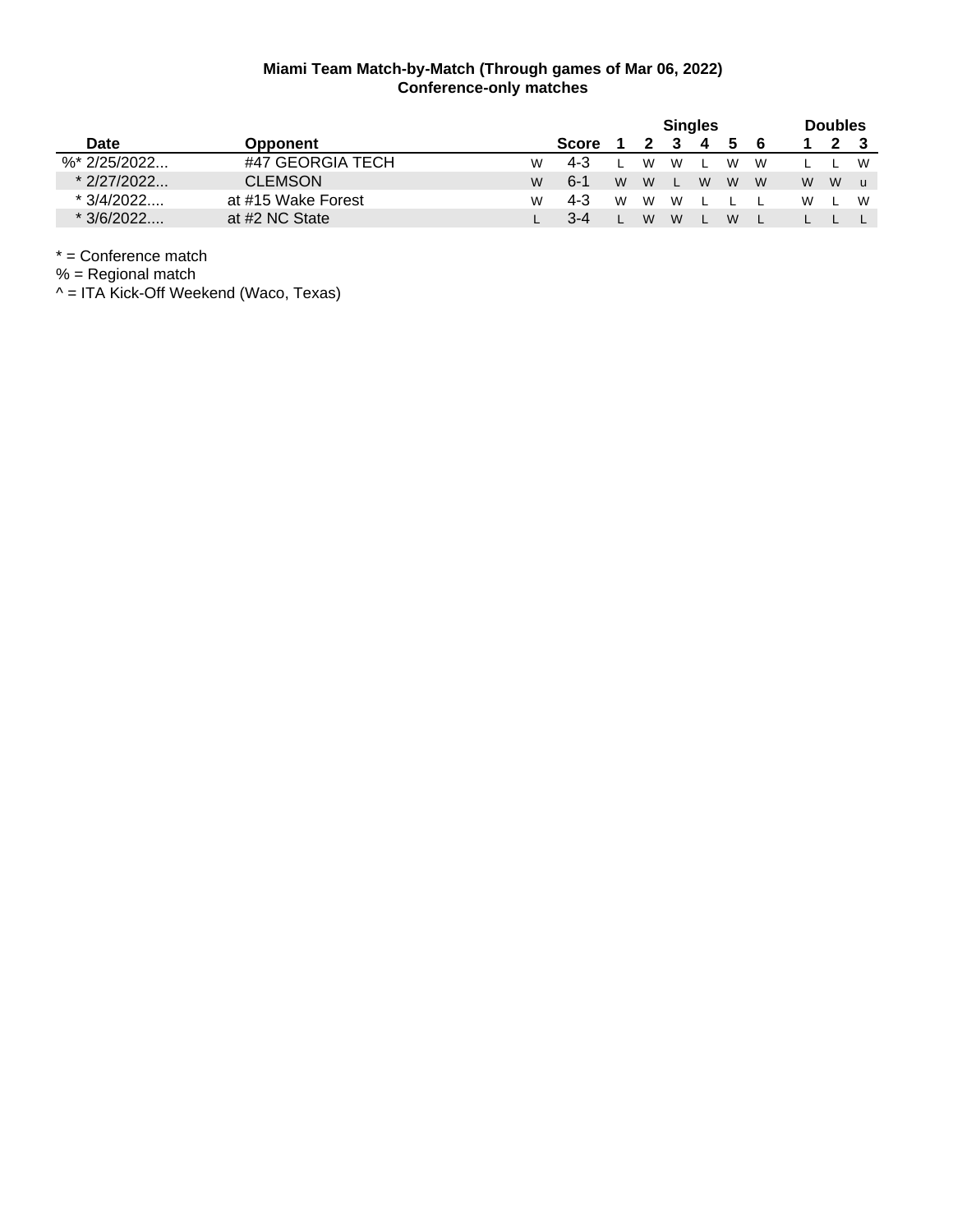## **Daevenia Achong**

|         | <b>SINGLES</b> | <b>Team/School</b> | Pos Opponent (Rank Nat/Reg) | <b>Singles score</b> |
|---------|----------------|--------------------|-----------------------------|----------------------|
| %*      | 2/25/2022      | #47 Georgia Tech   | 2 Ava Hrastar               | Won 6-4, 3-6, 6-4    |
| $\star$ | 2/27/2022      | Clemson            | 2 Eleni Louka (123/-)       | Won 6-3, 6-0         |
| $\star$ | 3/4/2022       | at #15 Wake Forest | 2 Anna Campana              | Won 6-2, 6-2         |
| $\star$ | 3/6/2022       | at #2 NC State     | 2 Abigail Rencheli (24/-)   | Won 7-5, 6-1         |

| <b>DOUBLES</b> | Team/School                  | Pos Opponent (Rank Nat/Reg)            | Doubles score/partner    |
|----------------|------------------------------|----------------------------------------|--------------------------|
|                | %* 2/25/202 #47 Georgia Tech | Kylie Bilchev/Ava Hrastar (16/-)       | Lost 3-6/Eden Richardson |
|                | 2/27/202 Clemson             | Cristina Mayorova/Daniella Medvedeva   | Won 6-3/Eden Richardson  |
|                | 3/4/2022 at #15 Wake Forest  | Anna Brylin/Brooke Killingsworth (6/-) | Won 6-4/Eden Richardson  |
|                | 3/6/2022 at #2 NC State      | Jaeda Daniel/Nell Miller (16/-)        | Lost 4-6/Eden Richardson |

\* = Conference match

% = Regional match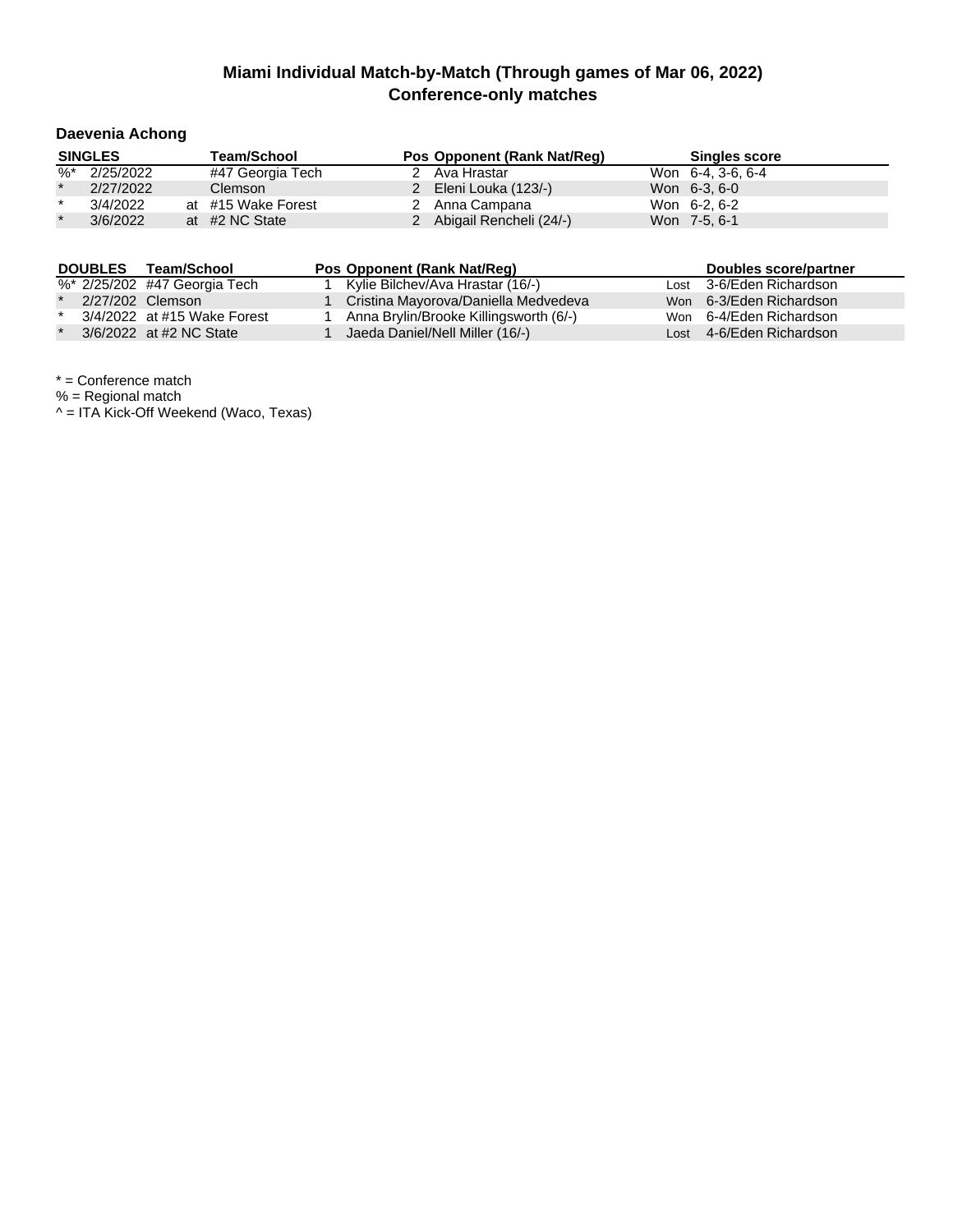### **Audrey Boch-Collins**

|         | <b>SINGLES</b> | <b>Team/School</b> | Pos Opponent (Rank Nat/Reg) | <b>Singles score</b>            |  |
|---------|----------------|--------------------|-----------------------------|---------------------------------|--|
| %*      | 2/25/2022      | #47 Georgia Tech   | 4 Mahak Jain                | $\text{Last} \quad 6-2.4-6.0-6$ |  |
| $\star$ | 2/27/2022      | <b>Clemson</b>     | 4 Daniella Medvedeva        | Won 6-2, 6-3                    |  |
| $\star$ | 3/4/2022       | at #15 Wake Forest | 4 Anna Brylin               | $\text{Cost}$ 1-6, 2-6          |  |

| <b>DOUBLES</b> | Team/School                  | Pos Opponent (Rank Nat/Req)      | Doubles score/partner            |
|----------------|------------------------------|----------------------------------|----------------------------------|
|                | %* 2/25/202 #47 Georgia Tech | 3 Gia Cohen/Ruth Marsh           | Won 6-0/Isabella Pfennig         |
|                | 2/27/202 Clemson             | 3 Samantha Buyckx/Ali DeSpain    | 4-4, unfinished/Isabella Pfennig |
|                | 3/4/2022 at #15 Wake Forest  | 3 Saby Nihalani/Peyton Pesavento | Won 6-1/Isabella Pfennig         |
|                | 3/6/2022 at #2 NC State      | 3 Sophie Abrams/Priska Nugroho   | Lost 4-6/Isabella Pfennig        |

\* = Conference match

% = Regional match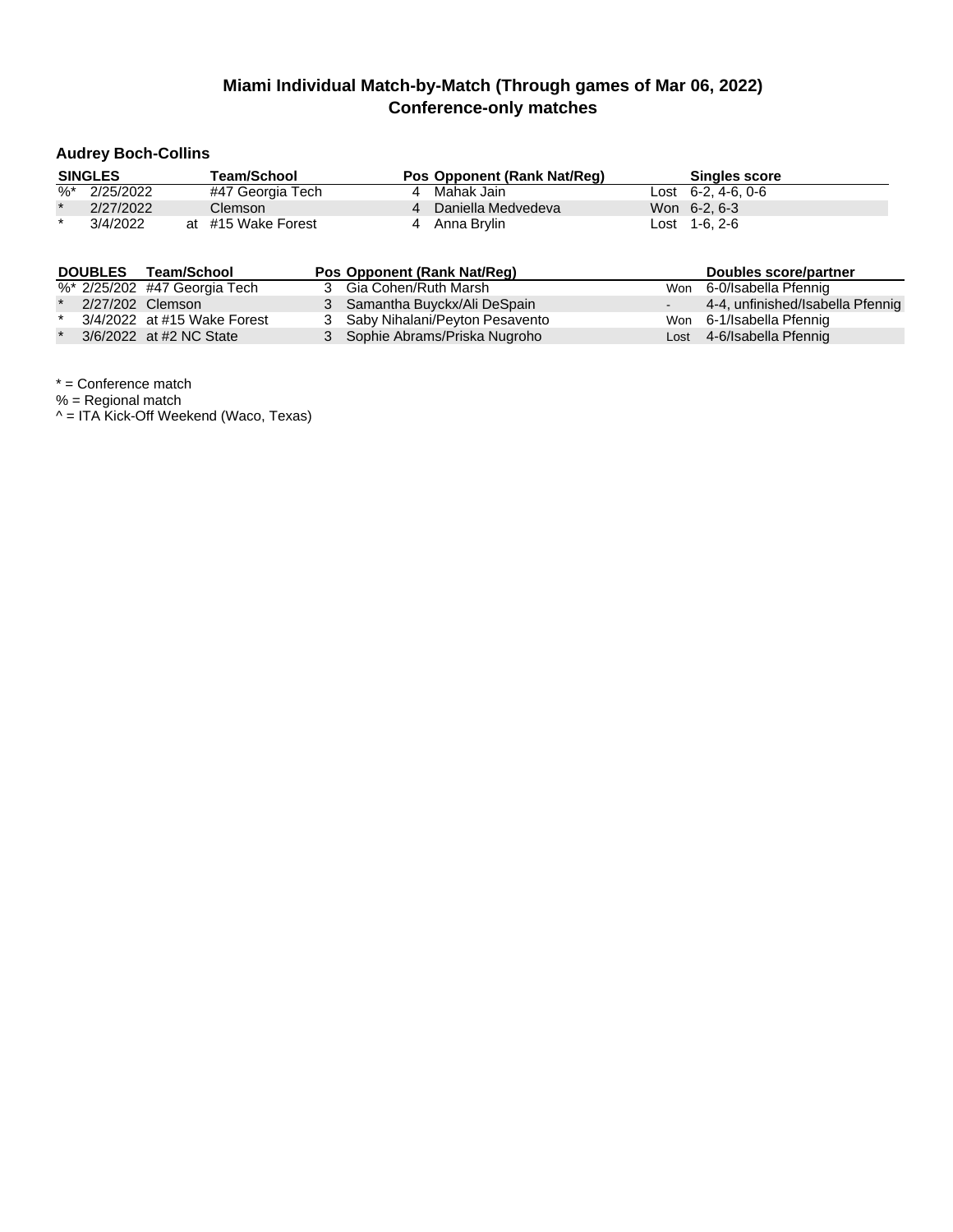### **Diana Khodan**

|         | <b>SINGLES</b> | Team/School      |  | Pos Opponent (Rank Nat/Reg) | <b>Singles score</b> |  |
|---------|----------------|------------------|--|-----------------------------|----------------------|--|
| %*      | 2/25/2022      | #47 Georgia Tech |  | 6 Ruth Marsh                | Won 6-2, 6-0         |  |
| $\star$ | 2/27/2022      | Clemson          |  | 6 Samantha Buyckx           | Won 6-1, 6-0         |  |
| $\star$ | 3/6/2022       | at #2 NC State   |  | 5 Sophie Abrams             | Won 6-3, 6-4         |  |

|         | <b>DOUBLES</b> | Team/School                  | Pos Opponent (Rank Nat/Reg)              | Doubles score/partner |
|---------|----------------|------------------------------|------------------------------------------|-----------------------|
|         |                | %* 2/25/202 #47 Georgia Tech | 2 Carol Lee/Kate Sharabura (18/-)        | Lost 4-6/Maya Tahan   |
| $\star$ |                | 2/27/202 Clemson             | 2 Eleni Louka/Jenna Thompson             | Won 6-2/Maya Tahan    |
| $\star$ |                | 3/4/2022 at #15 Wake Forest  | 2 Samantha Martinelli/Casie Wooten       | Lost 3-6/Maya Tahan   |
|         |                | 3/6/2022 at #2 NC State      | 2 Amelia Rajecki/Abigail Rencheli (51/-) | Lost 4-6/Maya Tahan   |

\* = Conference match

% = Regional match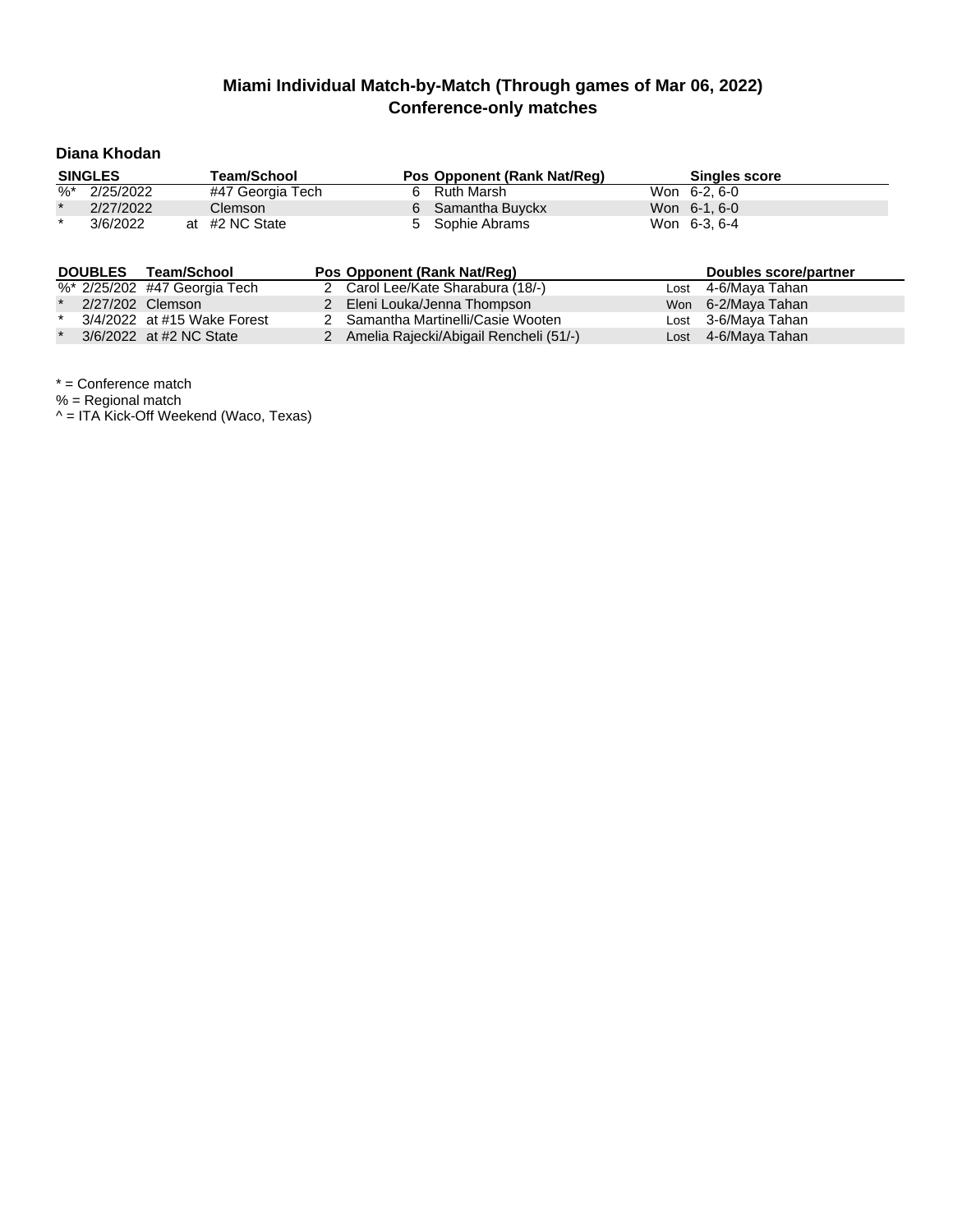### **Tatyana Nikolenko**

|         | <b>SINGLES</b> | Team/School        | Pos Opponent (Rank Nat/Reg) | <b>Singles score</b>   |  |
|---------|----------------|--------------------|-----------------------------|------------------------|--|
| $\star$ | 3/4/2022       | at #15 Wake Forest | 6 Brooke Killingsworth      | Lost $6-4$ , 2-6, 4-6  |  |
|         | 3/6/2022       | at #2 NC State     | Amelia Rajecki              | $\text{Cost}$ 4-6, 5-7 |  |

**DOUBLES Team/School <b>Pos Opponent** (Rank Nat/Reg) **Doubles** score/partner

\* = Conference match % = Regional match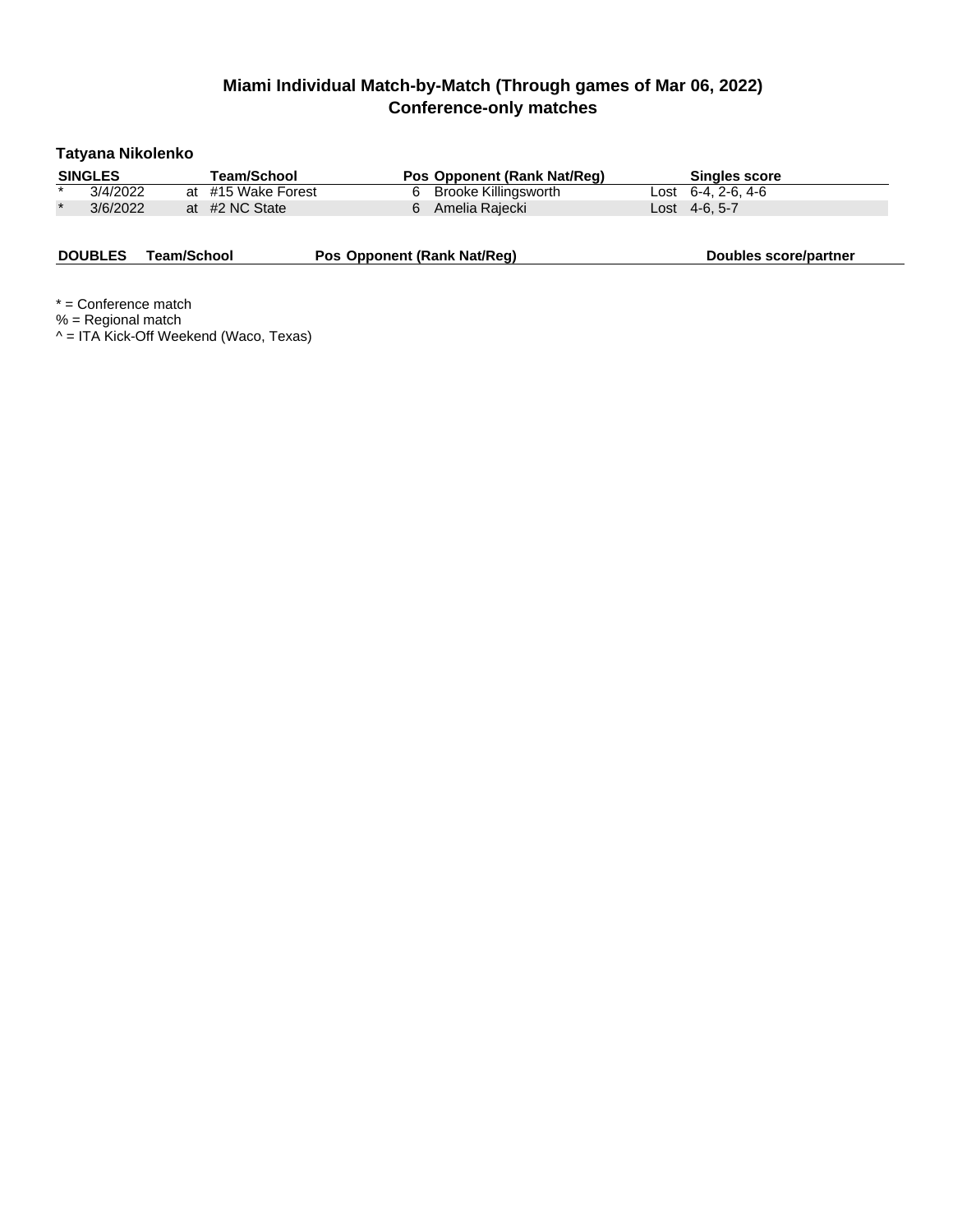### **Isabella Pfennig**

|          | <b>SINGLES</b> | <b>Team/School</b> | Pos Opponent (Rank Nat/Reg) | <b>Singles score</b> |  |
|----------|----------------|--------------------|-----------------------------|----------------------|--|
| $\%^{*}$ | 2/25/2022      | #47 Georgia Tech   | 3 Kylie Bilchev (73/-)      | Won 6-3, 6-4         |  |
| $\star$  | 2/27/2022      | <b>Clemson</b>     | 3 Jenna Thompson            | $Last 4-6, 4-6$      |  |
| $\star$  | 3/4/2022       | at #15 Wake Forest | 3 Casie Wooten (84/-)       | Won 6-2, 6-3         |  |
| $\star$  | 3/6/2022       | at #2 NC State     | 3 Priska Nugroho            | Won 6-3, 6-4         |  |

| <b>DOUBLES</b> | Team/School                  | Pos Opponent (Rank Nat/Req)      | Doubles score/partner         |
|----------------|------------------------------|----------------------------------|-------------------------------|
|                | %* 2/25/202 #47 Georgia Tech | 3 Gia Cohen/Ruth Marsh           | Won 6-0/Audrey Boch-Collins   |
|                | 2/27/202 Clemson             | 3 Samantha Buyckx/Ali DeSpain    | 4-4, unfinished/Audrey Boch-C |
|                | 3/4/2022 at #15 Wake Forest  | 3 Saby Nihalani/Peyton Pesavento | Won 6-1/Audrey Boch-Collins   |
|                | 3/6/2022 at #2 NC State      | 3 Sophie Abrams/Priska Nugroho   | Lost 4-6/Audrey Boch-Collins  |

\* = Conference match

% = Regional match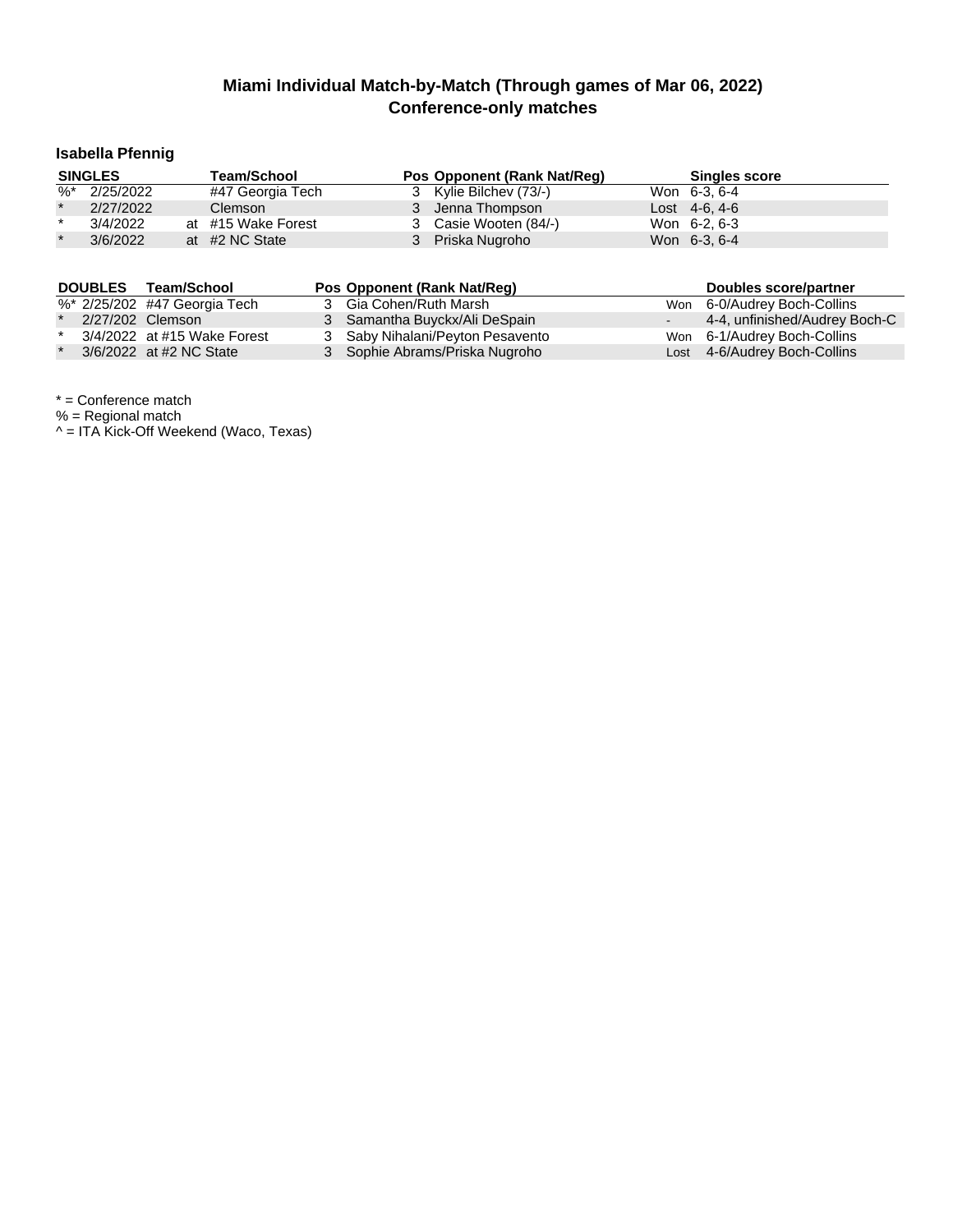### **Eden Richardson**

| <b>SINGLES</b> |           | <b>Team/School</b> |                    | Pos Opponent (Rank Nat/Reg) | <b>Singles score</b>     |  |  |
|----------------|-----------|--------------------|--------------------|-----------------------------|--------------------------|--|--|
| %*             | 2/25/2022 |                    | #47 Georgia Tech   | Carol Lee (72/-)            | Lost $6-4$ , 1-6, 2-6    |  |  |
| $\star$        | 2/27/2022 |                    | <b>Clemson</b>     | Cristina Mayorova (109/-)   | Won 7-6 (7-2), 7-6 (7-2) |  |  |
| $\star$        | 3/4/2022  |                    | at #15 Wake Forest | Carolyn Campana (44/-)      | Won 6-3, 4-6, 6-3        |  |  |
| $\star$        | 3/6/2022  |                    | at #2 NC State     | Jaeda Daniel (9/-)          | Lost $5-7, 4-6$          |  |  |

| <b>DOUBLES</b> | Team/School                  | Pos Opponent (Rank Nat/Reg)            | Doubles score/partner    |
|----------------|------------------------------|----------------------------------------|--------------------------|
|                | %* 2/25/202 #47 Georgia Tech | Kylie Bilchev/Ava Hrastar (16/-)       | Lost 3-6/Daevenia Achong |
|                | 2/27/202 Clemson             | Cristina Mayorova/Daniella Medvedeva   | Won 6-3/Daevenia Achong  |
|                | 3/4/2022 at #15 Wake Forest  | Anna Brylin/Brooke Killingsworth (6/-) | Won 6-4/Daevenia Achong  |
|                | 3/6/2022 at #2 NC State      | Jaeda Daniel/Nell Miller (16/-)        | Lost 4-6/Daevenia Achong |

\* = Conference match

% = Regional match